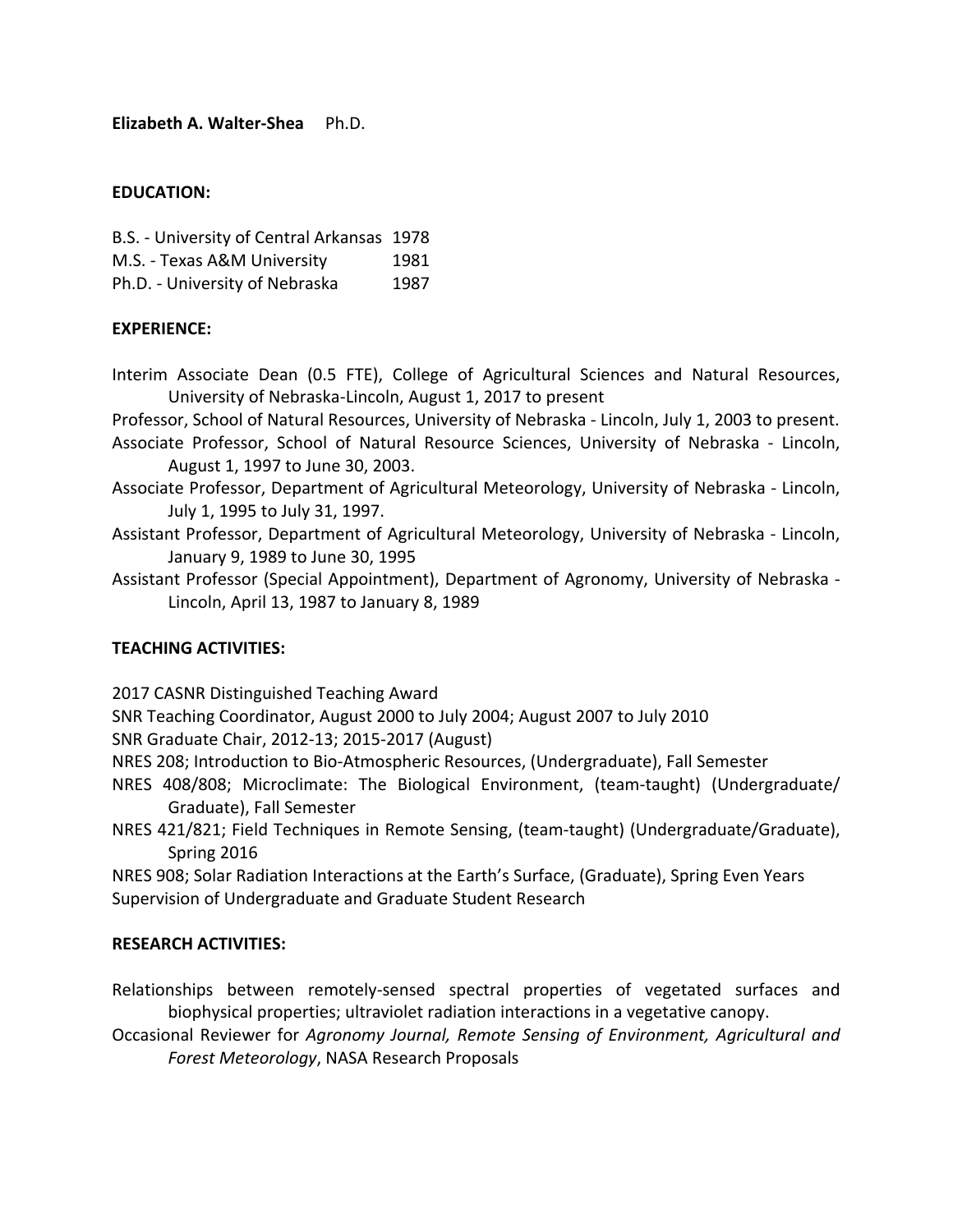### **RESEARCH GRANTS (past 5 years):**

- UV‐B Monitoring Program (USDA), Colorado State University. 1996‐ongoing. \$2500 annually. UV‐B climatological network site at the University of Nebraska Agricultural Research and Development Center, Mead Nebraska. Co‐Investigator.
- USDA‐ARS Long‐term Agro‐ecosystem Research (LTAR). 2014‐ongoing. Platte River‐High Plains Aquifer LTAR. Collaborator.
- UNL IANR CASNR. 2014. \$1700. Integrating Interactive Learning Technology in the Classroom. Co‐ Investigator.
- Dept. of Energy-Berkeley National Lab. 2015. \$120,000. AmeriFlux Core Site Network. Co-Investigator.
- Decagon & SpecNet. 2015. SpecNet Optical Sensor Network for Carbon Flux Analysis across Ecosystems: Optical Sensorsfor Nebraska AmeriFlux Sites. \$12,500. Principal Investigator.
- University of Nebraska‐Lincoln, Agricultural Research Division. 2015. \$79,000. Integrating state of the art technologies into the ARDC long‐term AmeriFlux core sites. Co‐Investigator.

### **SCIENTIFIC AND PROFESSIONAL SOCIETIES and RECOGNITION:**

Member, American Association for the Advancement of Science Member, American Geophysical Union Member, American Meteorological Society Member, American Society of Agronomy

# **PUBLICATIONS (past 5 years):**

# *Refereed Journals:*

- Bavougian, C.M., P.E. Read, and E. Walter‐Shea. 2012. Training system effects on sunlight penetration, canopy structure, yield and fruit characteristics of "Frontenac" grapevine (*Vitis* spp.). *International Journal of Fruit Science* 12:402‐409.DOI: 10.1080/15538362.2012.679178
- Meyer, G. E., E.T. Paparozzi, E.A. Walter‐Shea, E.E. Blankenship and S.A. Adams. 2012. An investigation of reflective mulches for use over capillary mat systems for winter‐time greenhouse strawberry production. *Applied Engineering in Agriculture* 28(2): 271‐279.
- Zygielbaum, A.I., T.J. Arkebauer, E.A. Walter‐Shea, and D. L. Scoby. 2012. Detection and measurement of vegetation photoprotection stress response using PAR reflectance*. Israel Journal of Plant Sciences* 60: 37‐48.
- Nguy‐Robertson, A., A., Gitelson, Y. Peng, E. Walter‐Shea, B. Leavitt and T. Arkebauer. 2013. Continuous monitoring of crop reflectance, vegetation fraction, and identification of developmental stages using a four band radiometer. *Agronomy Journal* 105(6):1769‐ 1779.
- Schwarz, C.N.A., E.A. Walter‐Shea, K.G. Hubbard, and R. Sutton. In revision. Green roof microclimate I: Energy balance partitioning forsedum and native grasses. *Journal of Living Architecture*.
- Xu, Z, R. Sutton, E.T. Paparozzi, and E. A. Walter‐Shea. In revision. Green roof microclimate II: patch seeding native prairie plants. *Journal of Living Architecture.*